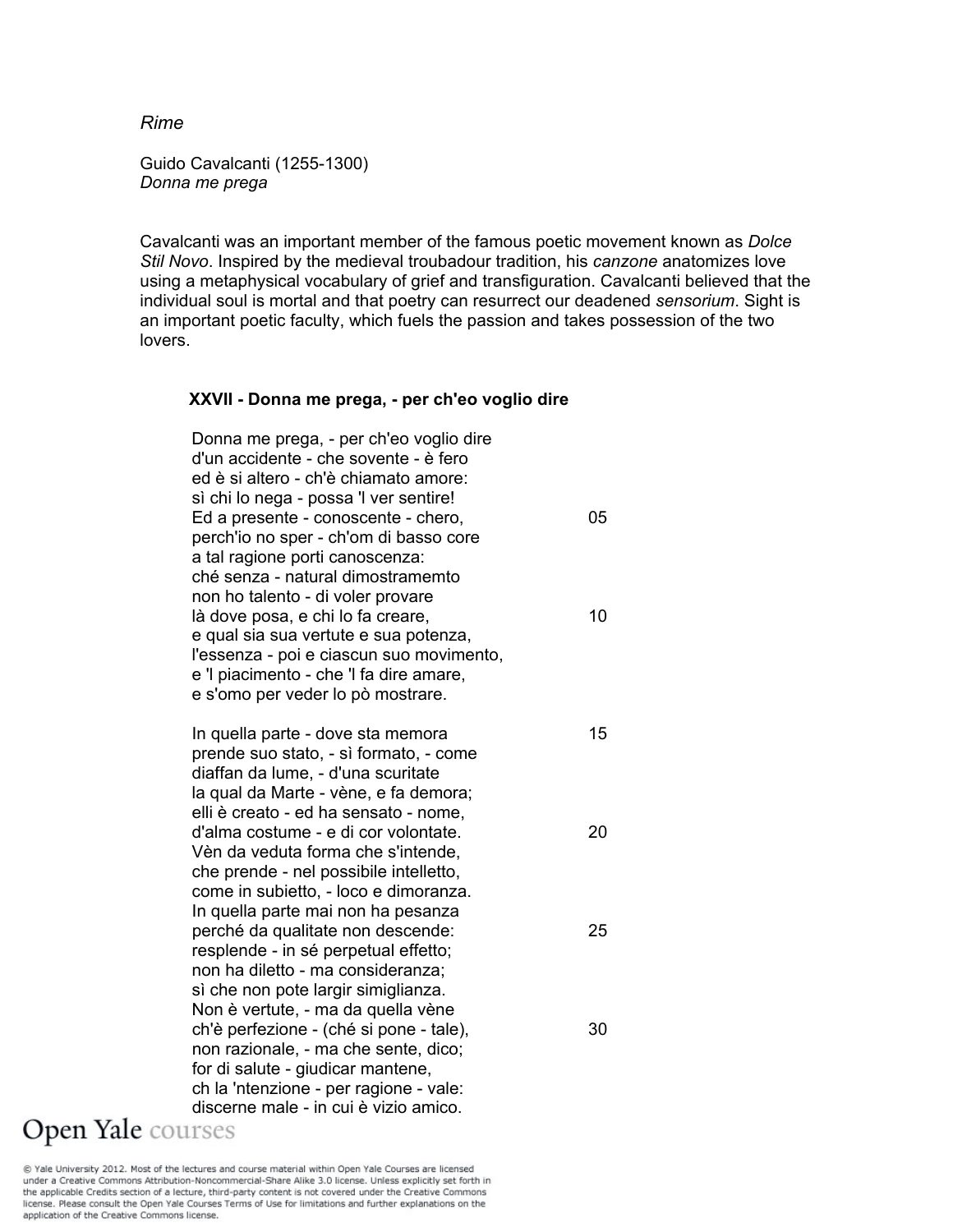Di sua potenza segue spesso morte, 35 se forte - la vertù fosse impedita, la quale aita - la contraria via: non perché oppost' a naturale sia; ma quanto che da buon perfetto tort'è per sorte, - non pò dire om ch'aggia vita, 40 ché stabilita - non ha segnoria. A simil pò valer quand'om l'oblia.

 L'essere è quando - lo voler è tanto ch'oltra misura - di natura - torna, poi non s'adorna - di riposo mai. 45 Move, cangiando - color, riso in pianto, e la figura - co paura - storna; poco soggiorna; - ancor di lui vedrai che 'n gente di valor lo più si trova. La nova- qualità move sospiri, metropologicale di stato di stato di stato di stato di stato di stato di stato e vol ch'om miri - 'n non formato loco, destandos' ira la qual manda foco (Imaginar nol pote om che nol prova), né mova - già però ch'a lui si tiri, e non si giri - per trovarvi gioco: 55 né cert'ha mente gran saver né poco. De simil tragge - complessione sguardo che fa parere - lo piacere - certo: non pò coverto - star, quand'è sì giunto. Non già selvagge - le bieltà son dardo, 60 ché tal volere - per temere - è sperto: consiegue merto - spirito ch'è punto. E non si pò conoscer per lo viso: compriso - bianco in tale obietto cade; e, chi ben aude, - forma non si vede: 65 dungu' elli meno, che da lei procede. For di colore, d'essere diviso, assiso - 'n mezzo scuro, luce rade, For d'ogne fraude - dico, degno in fede, che solo di costui nasce mercede. 70

 Tu puoi sicuramente gir, canzone, là 've ti piace, ch'io t'ho sì adornata ch'assai laudata - sarà tua ragione da le persone - c'hanno intendimento: di star con l'altre tu non hai talento. 75

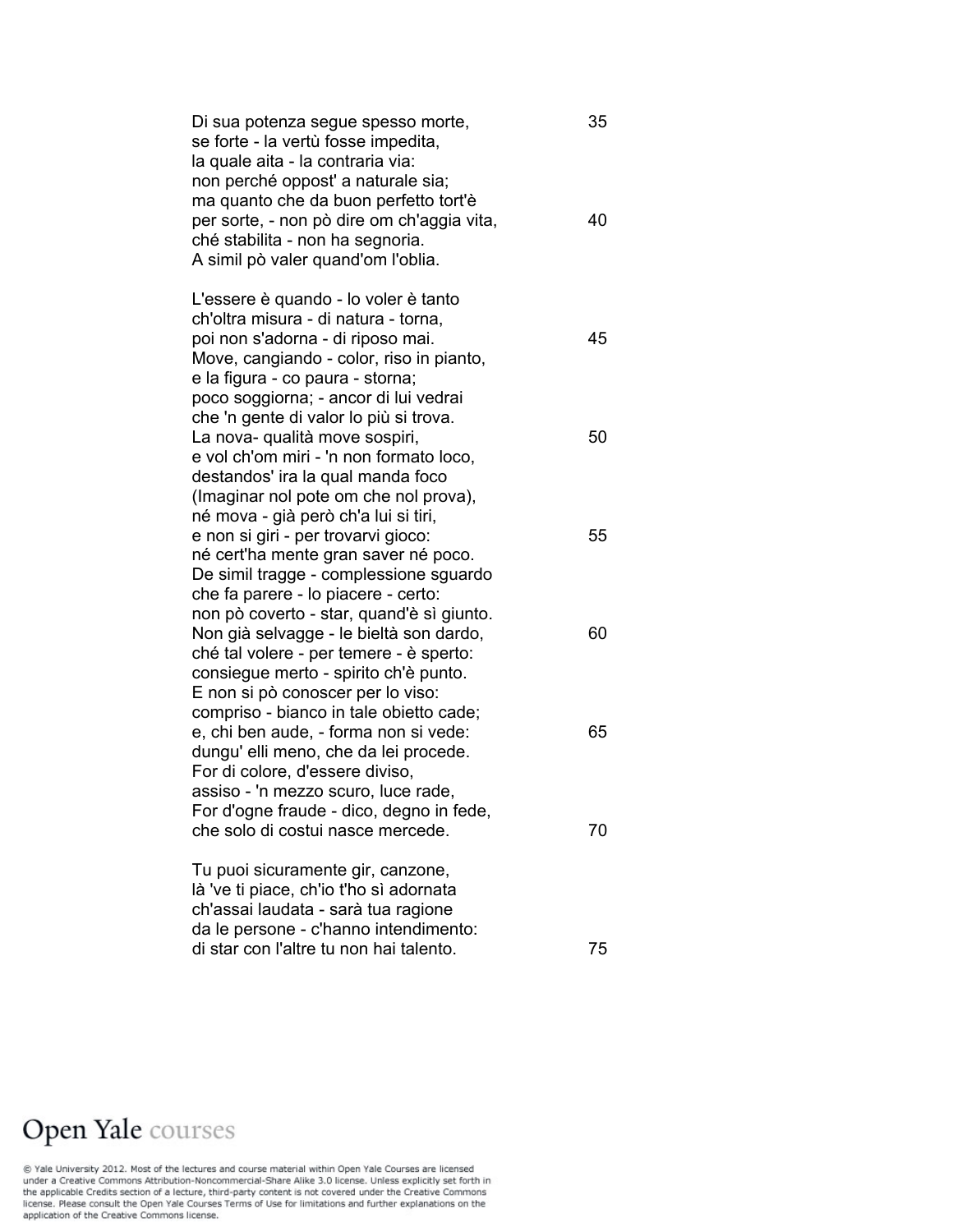### **Translation: A lady asks me – I speak for such reason**

A lady asks me – I speak for such reason Of an effect  $-$  that so often  $-$  is daring And so haughty – he's called Amore: He who denies him – now realise the truth! I speak – to those present – with knowledge,  $5$ Owning no expectation – that the base-hearted Can gain understanding through explanation: Nor that – without practical demonstration I have the talent – to prove at will Where he lives, or who gave him creation, 10 Or what his power is, or what his virtue, His essence too – and his every movement, Nor the delight – so that we say 'to love', Nor whether a man can show him to gazing.

In the place – that memory inhabits 15 He has his station – and takes on form Like a veil of light – born of that shadow Which is of Mars – that arrives and remains; He is created – has sensation – name, From the soul, manner – from the heart, will. 20 And comes from visible form that takes on, And embraces – in possible intellect, As in the subject – location and dwelling. And yet he has no weight in that state Since he is not as a quality descending: 25 Shines out – of himself perpetual impression; Takes no delight – except in awareness; Nor can scatter his likenesses around. He is not virtue – but out of that comes Which is perfection  $-$  (so self-established),  $30$ And through feeling – not rationally, I say; Beyond balance – yet proclaiming judgement, That will itself – 'stead of reason – is valid: Poor in discernment – so vice is his friend. Oft from his power then death will follow, 35 He's strong – and, virtue opposing him, Thus runs counter to what brings succour: Not that he is by nature in conflict; But twisted awry from true perfection By fate  $-$  no man possessor of life can say  $40$ That once established – he has no lordship. Likewise he has power though men forget.

 He comes into being – when will is such That a further measure  $-$  of nature's  $-$  at play; Open Yale courses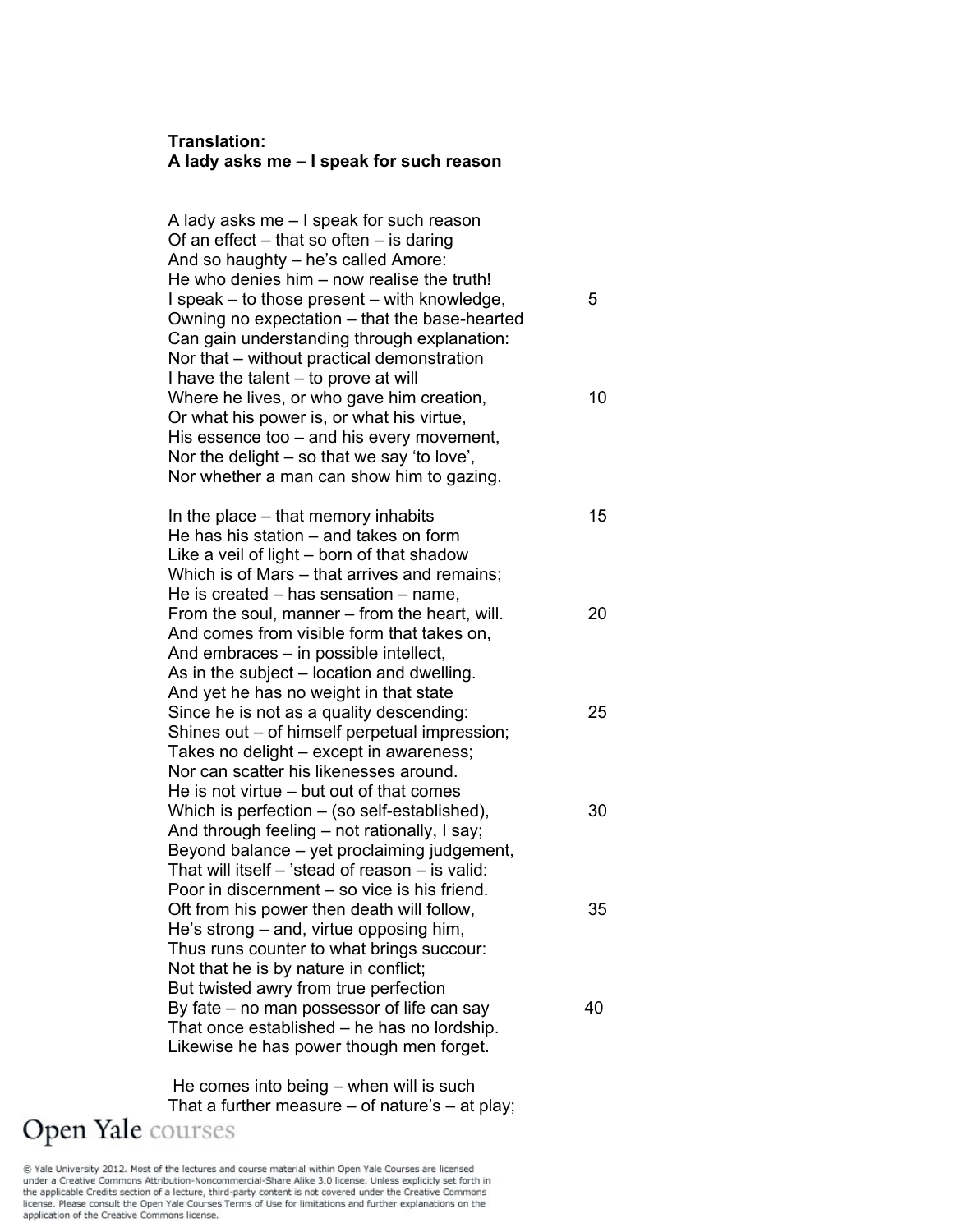Then he will never adorn himself – with rest. 45 Moving – changing colour, laughing through tears, Contorting – the features – with signatures of fear; Scarce pausing; – yet you will note of him He's most often found with people of worth. His strange quality gives rise to sighing, 1992 1994 And makes a man gaze – into formless places Arousing the passion that stirs a flame, (No man can imagine him who's not known him) Unmoving – yet he draws all towards him, Not turning about – to discover joy: 55 Nor minded to know whether great or small. From his like he elicits – the complex glance That makes – the pleasure – appear more certain: Nor can stay hidden – when he is met with. Not savage indeed  $-$  yet beauty his arrow,  $60$ So that desire – for fear is – made skilful: Following all merit – in the piercing spirit. Nor can be comprehended from the face: Seen – as blankness fallen among objects; Listening deep – yet seeing not form itself: 65 But led by what emanates from it. Far from colour, of separate being, Seated – in midst of darkness, skirting the light, Yet far from all deceit – I say, worthy of trust, So that compassion is born from him alone. 70 Canzone, confidently, now you may go

Wherever you please, I've adorned you so Your reasoning – will be praised by everyone Who makes the effort to comprehend you: though You will reveal no art to other than them. 75

(Translated by A. S. Kline © 2007 All Rights Reserved This work may be freely reproduced, stored, and transmitted, electronically or otherwise, for any non-commercial purpose.)

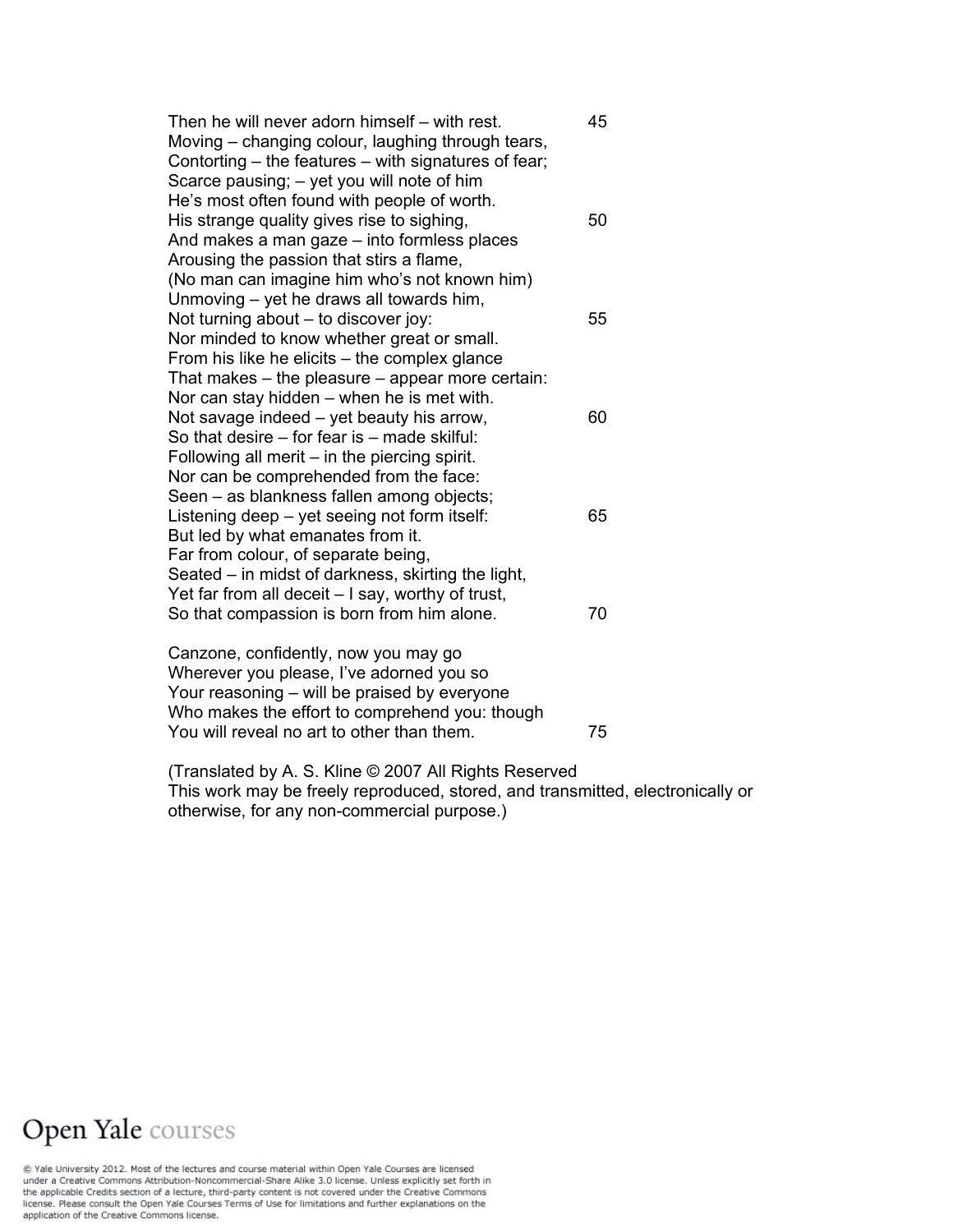#### *Aeneid*

Virgil (70 B.C. - 19 B.C.) Book I, *Aeneid*

Combining themes from the *Iliad* and the *Odyssey*, Virgil's epic poem depicts the story of Aeneas, the mythical prince who escaped the burning city of Troy and embarked on a long and perilous journey culminating with the founding of Rome. Book I begins *in media res,* with the Trojan fleet on a voyage to discover a second home. Juno, angry because Paris had chosen Venus over her as the most beautiful woman on earth, bribes Aeolus to unleash storm winds. Aeneas' fleet seems doomed and only seven ships manage to reach the coast of Libya. A weary Aeneas reminds his companions of the impending adversities and dangers.

#### **Liber Primus,** *Aeneid*

| Arma virumque cano, Troiae qui primus ab oris<br>Italiam, fato profugus, Laviniaque venit<br>litora, multum ille et terris iactatus et alto<br>vi superum saevae memorem Iunonis ob iram;<br>multa quoque et bello passus, dum conderet urbem,<br>inferretque deos Latio, genus unde Latinum,<br>Albanique patres, atque altae moenia Romae.                                           | 5  |
|----------------------------------------------------------------------------------------------------------------------------------------------------------------------------------------------------------------------------------------------------------------------------------------------------------------------------------------------------------------------------------------|----|
| Musa, mihi causas memora, quo numine laeso,<br>quidve dolens, regina deum tot volvere casus<br>insignem pietate virum, tot adire labores<br>impulerit. Tantaene animis caelestibus irae?                                                                                                                                                                                               | 10 |
| Urbs antiqua fuit, Tyrii tenuere coloni,<br>Karthago, Italiam contra Tiberinaque longe<br>ostia, dives opum studiisque asperrima belli;<br>quam luno fertur terris magis omnibus unam<br>posthabita coluisse Samo; hic illius arma,<br>hic currus fuit; hoc regnum dea gentibus esse,<br>si qua fata sinant, iam tum tenditque fovetque.<br>Progeniem sed enim Troiano a sanguine duci | 15 |
| audierat, Tyrias olim quae verteret arces;<br>hinc populum late regem belloque superbum<br>venturum excidio Libyae: sic volvere Parcas.<br>Id metuens, veterisque memor Saturnia belli,                                                                                                                                                                                                | 20 |
| prima quod ad Troiam pro caris gesserat Argis-<br>necdum etiam causae irarum saevique dolores<br>exciderant animo: manet alta mente repostum<br>iudicium Paridis spretaeque iniuria formae,<br>et genus invisum, et rapti Ganymedis honores.<br>His accensa super, iactatos aequore toto                                                                                               | 25 |

## Open Yale courses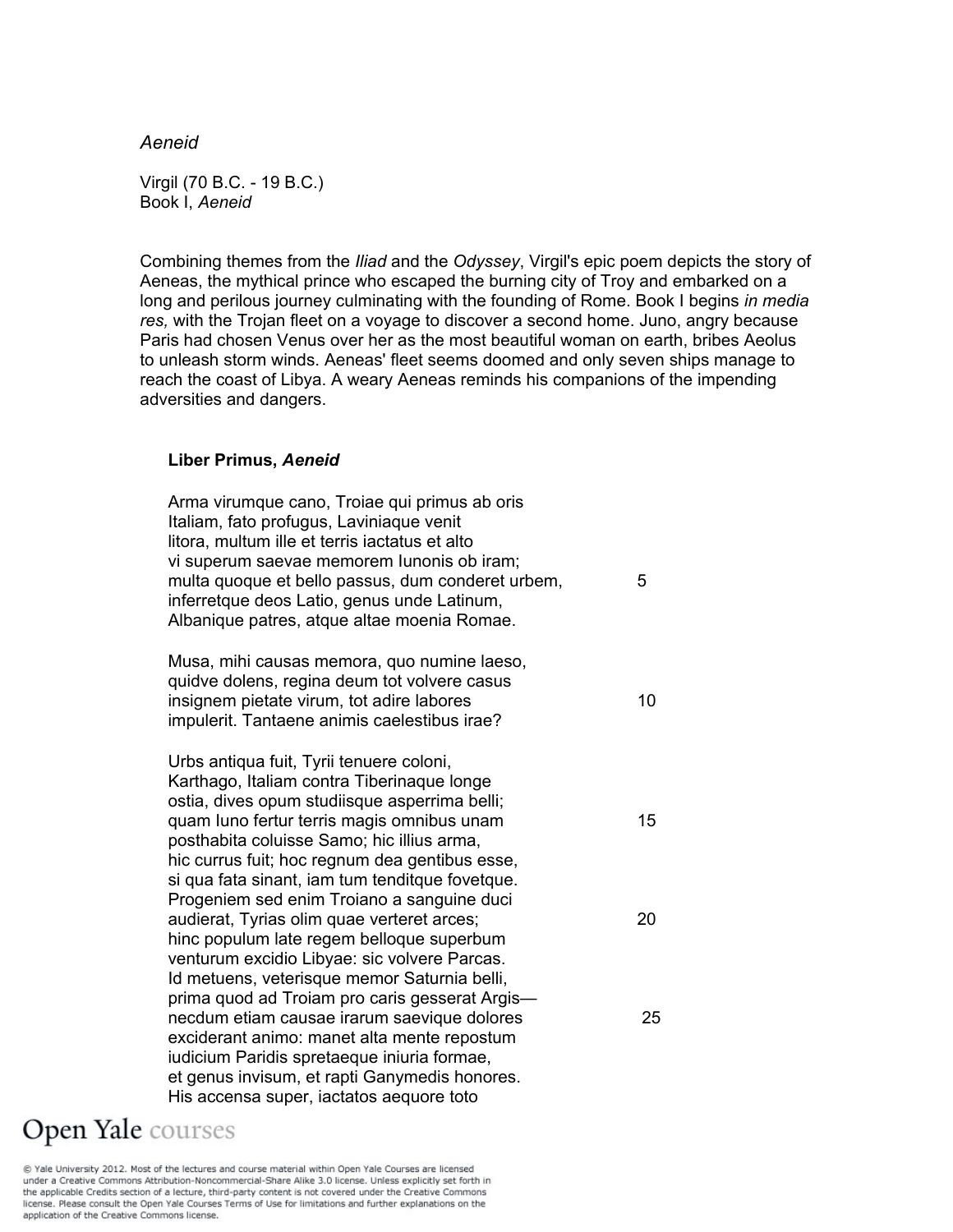| Troas, reliquias Danaum atque immitis Achilli, | 30 |
|------------------------------------------------|----|
| arcebat longe Latio, multosque per annos       |    |
| errabant, acti fatis, maria omnia circum.      |    |
| Tantae molis erat Romanam condere gentem!      |    |

Vix e conspectu Siculae telluris in altum vela dabant laeti, et spumas salis aere ruebant, 35 cum Iuno, aeternum servans sub pectore volnus, haec secum: 'Mene incepto desistere victam, nec posse Italia Teucrorum avertere regem? Quippe vetor fatis. Pallasne exurere classem Argivom atque ipsos potuit submergere ponto, 40 unius ob noxam et furias Aiacis Oilei? Ipsa, Iovis rapidum iaculata e nubibus ignem, disiecitque rates evertitque aequora ventis, illum expirantem transfixo pectore flammas turbine corripuit scopuloque infixit acuto. 45 Ast ego, quae divom incedo regina, Iovisque et soror et coniunx, una cum gente tot annos bella gero! Et quisquam numen Iunonis adoret praeterea, aut supplex aris imponet honorem?'

Talia flammato secum dea corde volutans  $10<sup>50</sup>$ nimborum in patriam, loca feta furentibus austris, Aeoliam venit. Hic vasto rex Aeolus antro luctantes ventos tempestatesque sonoras imperio premit ac vinclis et carcere frenat. Illi indignantes magno cum murmure montis 55 circum claustra fremunt; celsa sedet Aeolus arce sceptra tenens, mollitque animos et temperat iras. Ni faciat, maria ac terras caelumque profundum quippe ferant rapidi secum verrantque per auras. Sed pater omnipotens speluncis abdidit atris, 60 hoc metuens, molemque et montis insuper altos imposuit, regemque dedit, qui foedere certo et premere et laxas sciret dare iussus habenas. Ad quem tum Iuno supplex his vocibus usa est:

'Aeole, namque tibi divom pater atque hominum rex 65 et mulcere dedit fluctus et tollere vento, gens inimica mihi Tyrrhenum navigat aequor, Ilium in Italiam portans victosque Penates: incute vim ventis submersasque obrue puppes,  $\frac{70}{2}$ Sunt mihi bis septem praestanti corpore nymphae, quarum quae forma pulcherrima Deiopea, conubio iungam stabili propriamque dicabo, omnis ut tecum meritis pro talibus annos exigat, et pulchra faciat te prole parentem.' 75

### **Open Yale** courses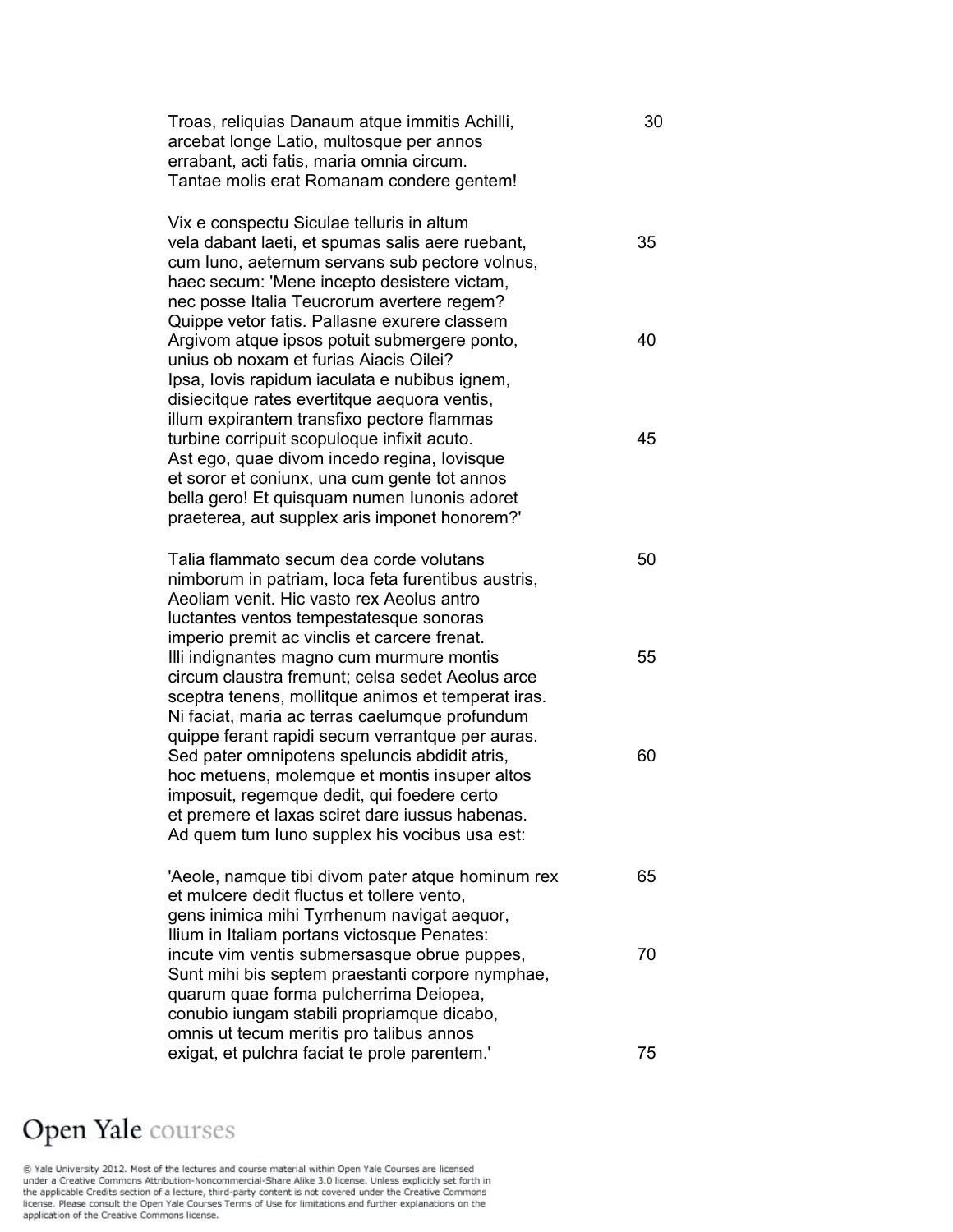| Aeolus haec contra: 'Tuus, O regina, quid optes<br>explorare labor; mihi iussa capessere fas est.<br>Tu mihi, quodcumque hoc regni, tu sceptra lovemque<br>concilias, tu das epulis accumbere divom,<br>nimborumque facis tempestatumque potentem.' | 80  |
|-----------------------------------------------------------------------------------------------------------------------------------------------------------------------------------------------------------------------------------------------------|-----|
| Haec ubi dicta, cavum conversa cuspide montem<br>impulit in latus: ac venti, velut agmine facto,<br>qua data porta, ruunt et terras turbine perflant.<br>Incubuere mari, totumque a sedibus imis<br>una Eurusque Notusque ruunt creberque procellis | 85  |
| Africus, et vastos volvunt ad litora fluctus.<br>Insequitur clamorque virum stridorque rudentum.<br>Eripiunt subito nubes caelumque diemque<br>Teucrorum ex oculis; ponto nox incubat atra.                                                         |     |
| Intonuere poli, et crebris micat ignibus aether,<br>praesentemque viris intentant omnia mortem.                                                                                                                                                     | 90  |
| Extemplo Aeneae solvuntur frigore membra:<br>ingemit, et duplicis tendens ad sidera palmas                                                                                                                                                          |     |
| talia voce refert: 'O terque quaterque beati,<br>quis ante ora patrum Troiae sub moenibus altis<br>contigit oppetere! O Danaum fortissime gentis<br>Tydide! Mene Iliacis occumbere campis                                                           | 95  |
| non potuisse, tuaque animam hanc effundere dextra,<br>saevus ubi Aeacidae telo iacet Hector, ubi ingens<br>Sarpedon, ubi tot Simois correpta sub undis<br>scuta virum galeasque et fortia corpora volvit?'                                          | 100 |
| Talia iactanti stridens Aquilone procella                                                                                                                                                                                                           |     |
| velum adversa ferit, fluctusque ad sidera tollit.                                                                                                                                                                                                   |     |
| Franguntur remi; tum prora avertit, et undis<br>dat latus; insequitur cumulo praeruptus aquae mons.                                                                                                                                                 | 105 |
| Hi summo in fluctu pendent; his unda dehiscens<br>terram inter fluctus aperit; furit aestus harenis.                                                                                                                                                |     |
| Tris Notus abreptas in saxa latentia torquet-<br>saxa vocant Itali mediis quae in fluctibus aras-                                                                                                                                                   |     |
| dorsum immane mari summo; tris Eurus ab alto                                                                                                                                                                                                        | 110 |
| in brevia et Syrtis urget, miserabile visu,                                                                                                                                                                                                         |     |
| inliditque vadis atque aggere cingit harenae.<br>Unam, quae Lycios fidumque vehebat Oronten,                                                                                                                                                        |     |
| ipsius ante oculos ingens a vertice pontus                                                                                                                                                                                                          |     |
| in puppim ferit: excutitur pronusque magister                                                                                                                                                                                                       | 115 |
| volvitur in caput; ast illam ter fluctus ibidem<br>torquet agens circum, et rapidus vorat aequore vortex.                                                                                                                                           |     |
| Adparent rari nantes in gurgite vasto,                                                                                                                                                                                                              |     |
| arma virum, tabulaeque, et Troia gaza per undas.                                                                                                                                                                                                    |     |
| Iam validam Ilionei navem, iam fortis Achati,<br>et qua vectus Abas, et qua grandaevus Aletes,                                                                                                                                                      | 120 |
|                                                                                                                                                                                                                                                     |     |

# Open Yale courses

© Yale University 2012. Most of the lectures and course material within Open Yale Courses are licensed<br>under a Creative Commons Attribution-Noncommercial-Share Alike 3.0 license. Unless explicitly set forth in<br>the applica application of the Creative Commons license.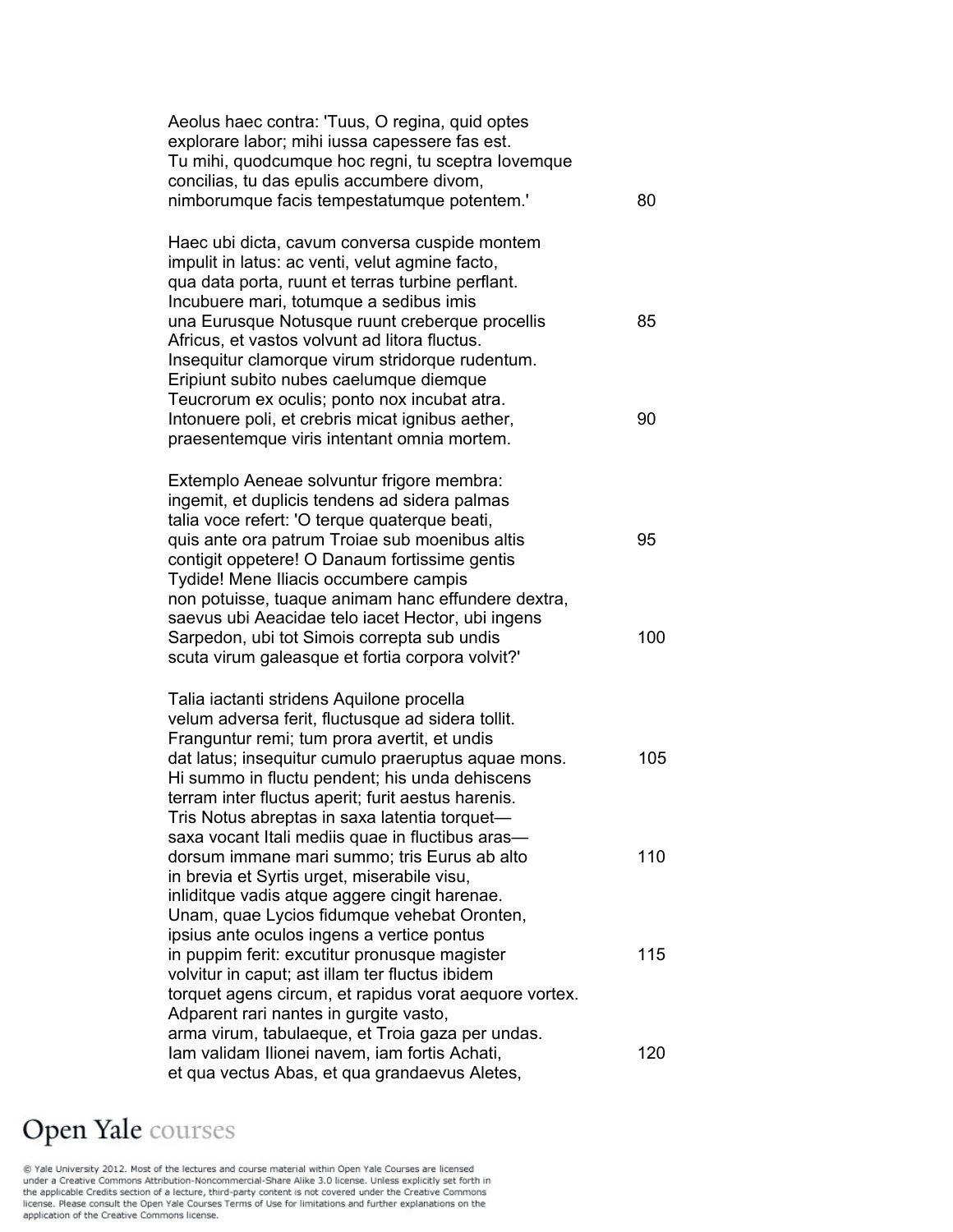vicit hiems; laxis laterum compagibus omnes accipiunt inimicum imbrem, rimisque fatiscunt.

| Interea magno misceri murmure pontum,              |     |
|----------------------------------------------------|-----|
| emissamque hiemem sensit Neptunus, et imis         | 125 |
| stagna refusa vadis, graviter commotus; et alto    |     |
| prospiciens, summa placidum caput extulit unda.    |     |
| Disiectam Aeneae, toto videt aequore classem,      |     |
| fluctibus oppressos Troas caelique ruina,          |     |
| nec latuere doli fratrem lunonis et irae.          | 130 |
| Eurum ad se Zephyrumque vocat, dehinc talia fatur: |     |

'Tantane vos generis tenuit fiducia vestri? Iam caelum terramque meo sine numine, venti, miscere, et tantas audetis tollere moles? Quos ego—sed motos praestat componere fluctus. 135 Post mihi non simili poena commissa luetis. Maturate fugam, regique haec dicite vestro: non illi imperium pelagi saevumque tridentem, sed mihi sorte datum. Tenet ille immania saxa, vestras, Eure, domos; illa se iactet in aula 140 Aeolus, et clauso ventorum carcere regnet.'

Sic ait, et dicto citius tumida aequora placat, collectasque fugat nubes, solemque reducit. Cymothoe simul et Triton adnixus acuto detrudunt navis scopulo; levat ipse tridenti; 145 et vastas aperit syrtis, et temperat aequor, atque rotis summas levibus perlabitur undas. Ac veluti magno in populo cum saepe coorta est seditio, saevitque animis ignobile volgus, iamque faces et saxa volant—furor arma ministrat; 150 tum, pietate gravem ac meritis si forte virum quem conspexere, silent, arrectisque auribus adstant; ille regit dictis animos, et pectora mulcet, sic cunctus pelagi cecidit fragor, aequora postquam prospiciens genitor caeloque invectus aperto 155 flectit equos, curruque volans dat lora secundo.

Defessi Aeneadae, quae proxima litora, cursu contendunt petere, et Libyae vertuntur ad oras.

### **Open Yale** courses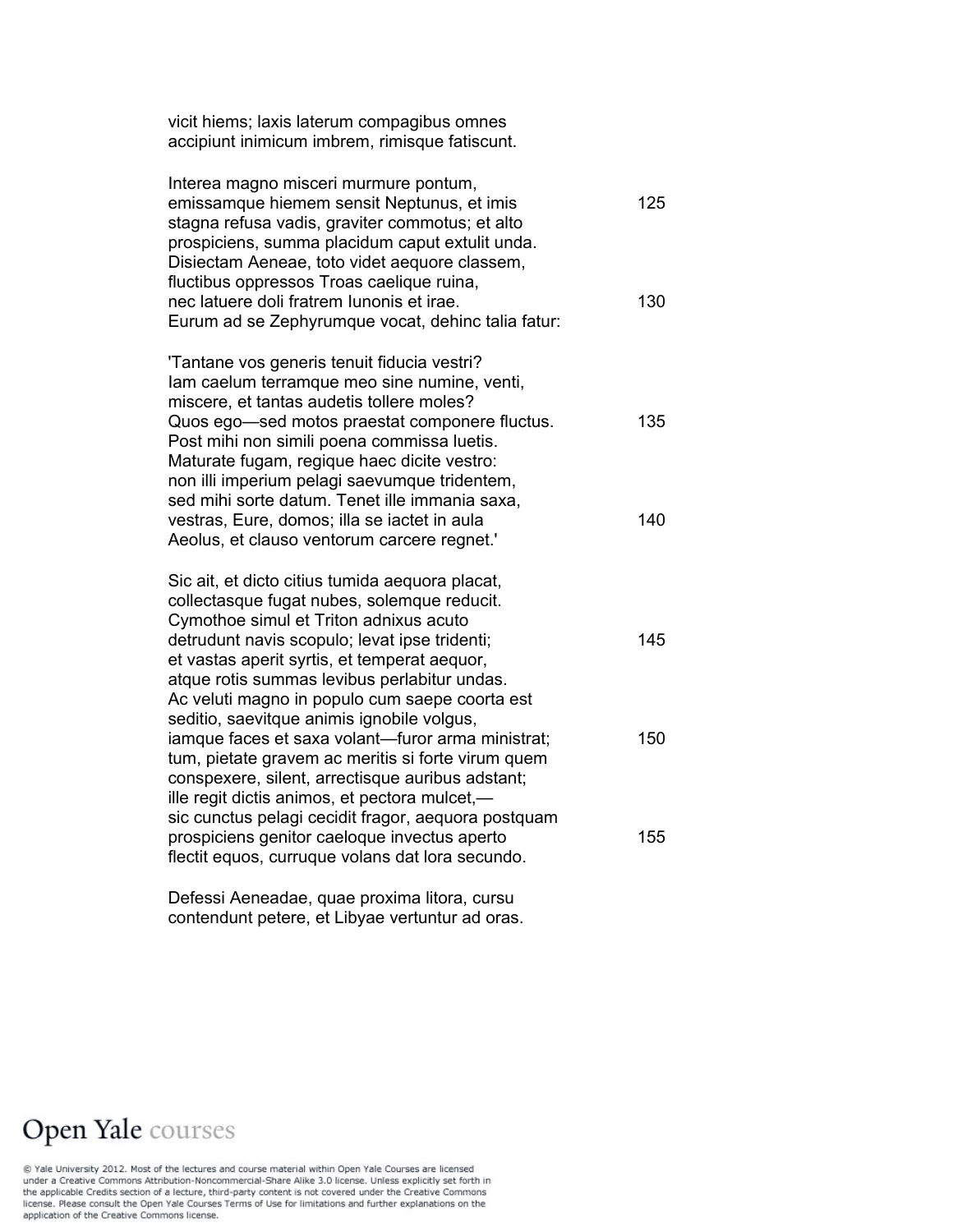#### **Book I,** *Aeneid*

Arms, and the man I sing, who, forc'd by fate, And haughty Juno's unrelenting hate, Expell'd and exil'd, left the Trojan shore. Long labors, both by sea and land, he bore, And in the doubtful war, before he won The Latian realm, and built the destin'd town; His banish'd gods restor'd to rites divine, And settled sure succession in his line, From whence the race of Alban fathers come, And the long glories of majestic Rome. O Muse! the causes and the crimes relate; What goddess was provok'd, and whence her hate; For what offense the Queen of Heav'n began To persecute so brave, so just a man; Involv'd his anxious life in endless cares, Expos'd to wants, and hurried into wars! Can heav'nly minds such high resentment show, Or exercise their spite in human woe? Against the Tiber's mouth, but far away, An ancient town was seated on the sea; A Tyrian colony; the people made Stout for the war, and studious of their trade: Carthage the name; belov'd by Juno more Than her own Argos, or the Samian shore. Here stood her chariot; here, if Heav'n were kind, The seat of awful empire she design'd. Yet she had heard an ancient rumor fly, (Long cited by the people of the sky,) That times to come should see the Trojan race Her Carthage ruin, and her tow'rs deface; Nor thus confin'd, the yoke of sov'reign sway Should on the necks of all the nations lay. She ponder'd this, and fear'd it was in fate; Nor could forget the war she wag'd of late For conqu'ring Greece against the Trojan state. Besides, long causes working in her mind, And secret seeds of envy, lay behind; Deep graven in her heart the doom remain'd Of partial Paris, and her form disdain'd; The grace bestow'd on ravish'd Ganymed, Electra's glories, and her injur'd bed. Each was a cause alone; and all combin'd To kindle vengeance in her haughty mind. For this, far distant from the Latian coast She drove the remnants of the Trojan host;

## Open Yale courses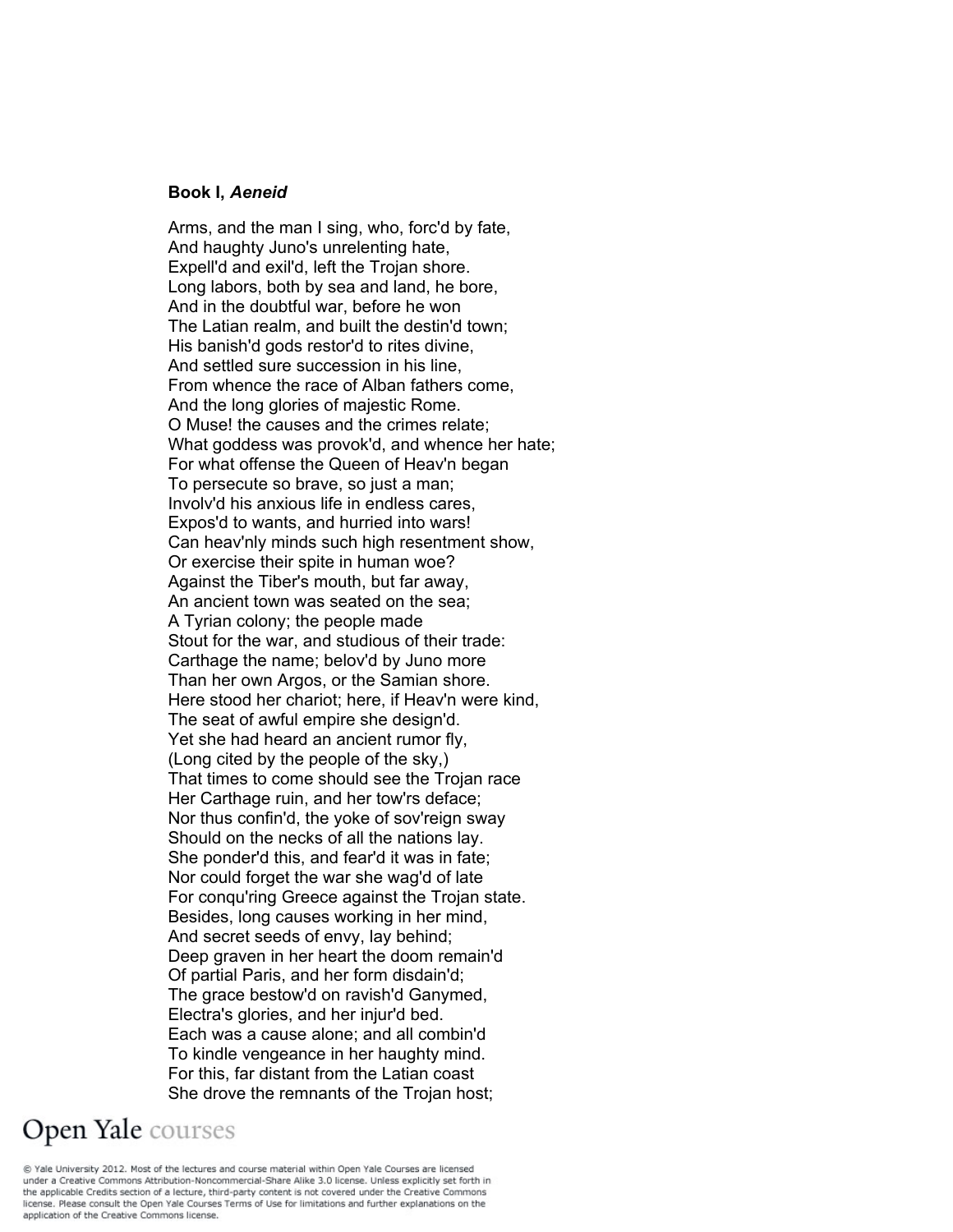And sev'n long years th' unhappy wand'ring train Were toss'd by storms, and scatter'd thro' the main. Such time, such toil, requir'd the Roman name, Such length of labor for so vast a frame. Now scarce the Trojan fleet, with sails and oars, Had left behind the fair Sicilian shores, Ent'ring with cheerful shouts the wat'ry reign, And plowing frothy furrows in the main; When, lab'ring still with endless discontent, The Queen of Heav'n did thus her fury vent: "Then am I vanquish'd? must I yield?" said she, "And must the Trojans reign in Italy? So Fate will have it, and Jove adds his force; Nor can my pow'r divert their happy course. Could angry Pallas, with revengeful spleen, The Grecian navy burn, and drown the men? She, for the fault of one offending foe, The bolts of Jove himself presum'd to throw: With whirlwinds from beneath she toss'd the ship, And bare expos'd the bosom of the deep; Then, as an eagle gripes the trembling game, The wretch, yet hissing with her father's flame, She strongly seiz'd, and with a burning wound Transfix'd, and naked, on a rock she bound. But I, who walk in awful state above, The majesty of heav'n, the sister wife of Jove, For length of years my fruitless force employ Against the thin remains of ruin'd Troy! What nations now to Juno's pow'r will pray, Or off'rings on my slighted altars lay?" Thus rag'd the goddess; and, with fury fraught. The restless regions of the storms she sought, Where, in a spacious cave of living stone, The tyrant Aeolus, from his airy throne, With pow'r imperial curbs the struggling winds, And sounding tempests in dark prisons binds. This way and that th' impatient captives tend, And, pressing for release, the mountains rend. High in his hall th' undaunted monarch stands, And shakes his scepter, and their rage commands; Which did he not, their unresisted sway Would sweep the world before them in their way; Earth, air, and seas thro' empty space would roll, And heav'n would fly before the driving soul. In fear of this, the Father of the Gods Confin'd their fury to those dark abodes, And lock'd 'em safe within, oppress'd with mountain loads; Impos'd a king, with arbitrary sway, To loose their fetters, or their force allay. To whom the suppliant queen her pray'rs address'd, And thus the tenor of her suit express'd:

**Open Yale** courses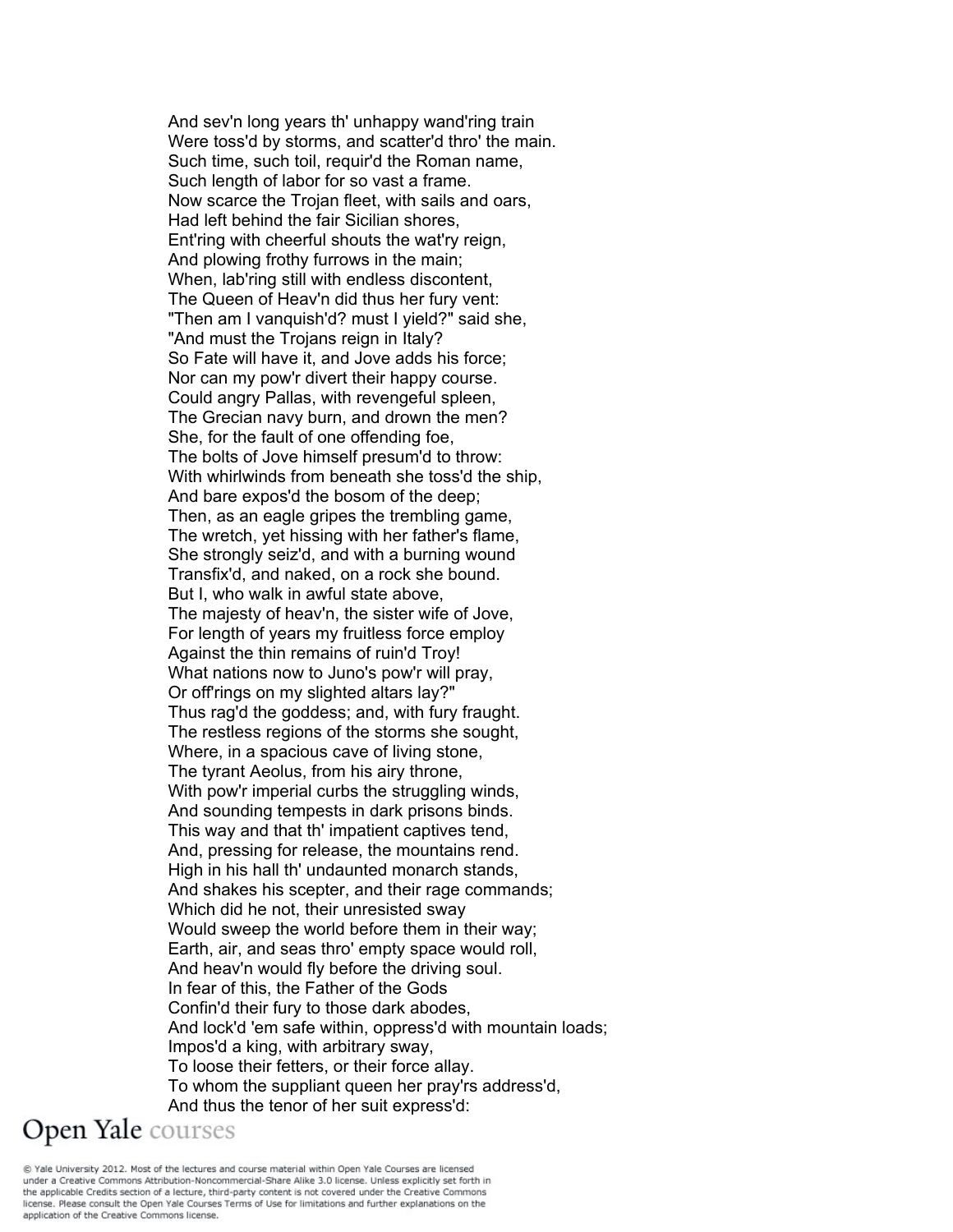"O Aeolus! for to thee the King of Heav'n The pow'r of tempests and of winds has giv'n; Thy force alone their fury can restrain, And smooth the waves, or swell the troubled main-A race of wand'ring slaves, abhorr'd by me, With prosp'rous passage cut the Tuscan sea; To fruitful Italy their course they steer, And for their vanquish'd gods design new temples there. Raise all thy winds; with night involve the skies; Sink or disperse my fatal enemies. Twice sev'n, the charming daughters of the main, Around my person wait, and bear my train: Succeed my wish, and second my design; The fairest, Deiopeia, shall be thine, And make thee father of a happy line." To this the god: "'T is yours, O queen, to will The work which duty binds me to fulfil. These airy kingdoms, and this wide command, Are all the presents of your bounteous hand: Yours is my sov'reign's grace; and, as your guest, I sit with gods at their celestial feast; Raise tempests at your pleasure, or subdue; Dispose of empire, which I hold from you." He said, and hurl'd against the mountain side His quiv'ring spear, and all the god applied. The raging winds rush thro' the hollow wound, And dance aloft in air, and skim along the ground; Then, settling on the sea, the surges sweep, Raise liquid mountains, and disclose the deep. South, East, and West with mix'd confusion roar, And roll the foaming billows to the shore. The cables crack; the sailors' fearful cries Ascend; and sable night involves the skies; And heav'n itself is ravish'd from their eyes. Loud peals of thunder from the poles ensue; Then flashing fires the transient light renew; The face of things a frightful image bears, And present death in various forms appears. Struck with unusual fright, the Trojan chief, With lifted hands and eyes, invokes relief; And, "Thrice and four times happy those," he cried, "That under Ilian walls before their parents died! Tydides, bravest of the Grecian train! Why could not I by that strong arm be slain, And lie by noble Hector on the plain, Or great Sarpedon, in those bloody fields Where Simois rolls the bodies and the shields Of heroes, whose dismember'd hands yet bear The dart aloft, and clench the pointed spear!" Thus while the pious prince his fate bewails, Fierce Boreas drove against his flying sails, Open Yale courses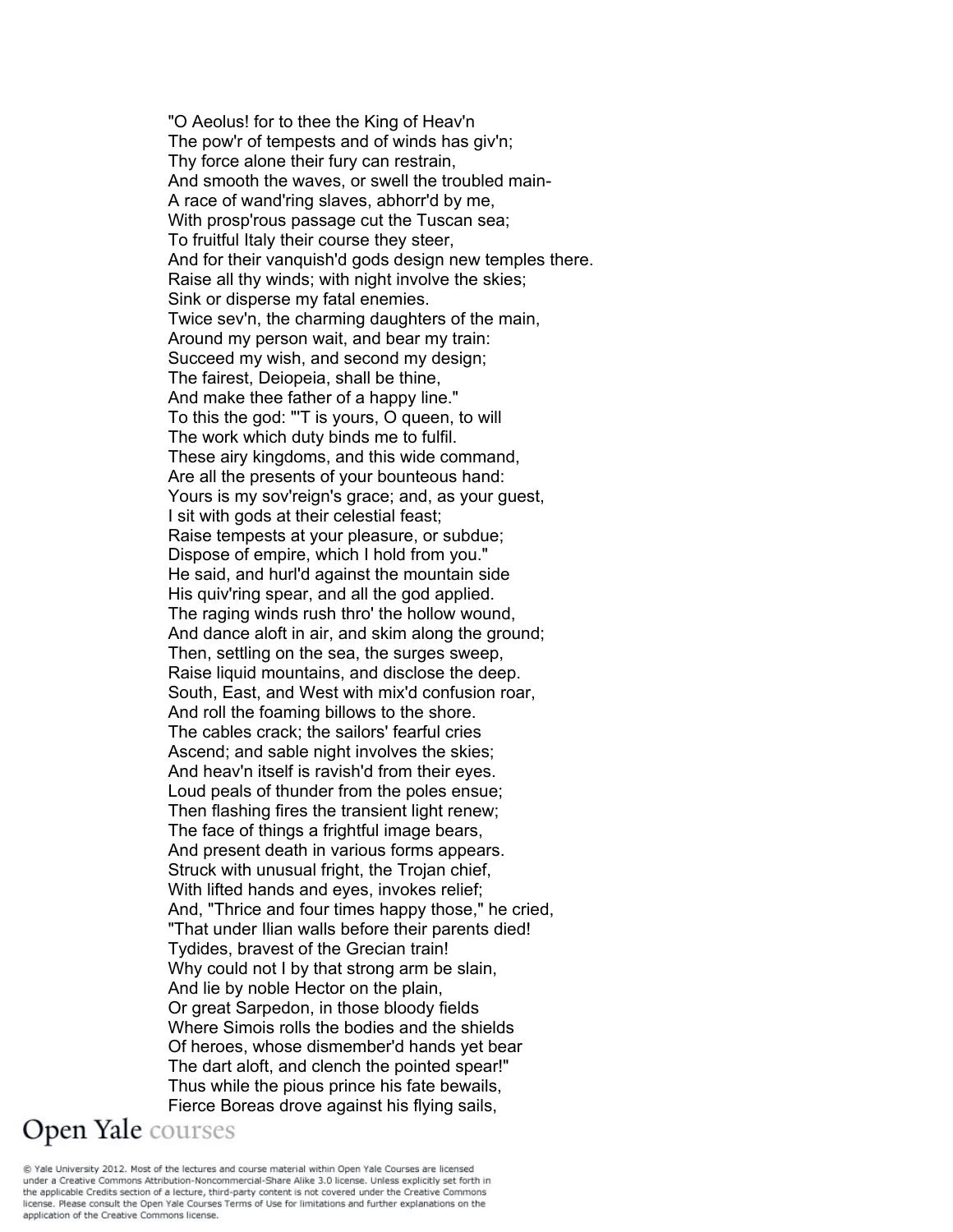And rent the sheets; the raging billows rise, And mount the tossing vessels to the skies: Nor can the shiv'ring oars sustain the blow; The galley gives her side, and turns her prow; While those astern, descending down the steep, Thro' gaping waves behold the boiling deep. Three ships were hurried by the southern blast, And on the secret shelves with fury cast. Those hidden rocks th' Ausonian sailors knew: They call'd them Altars, when they rose in view, And show'd their spacious backs above the flood. Three more fierce Eurus, in his angry mood, Dash'd on the shallows of the moving sand, And in mid ocean left them moor'd aland. Orontes' bark, that bore the Lycian crew, (A horrid sight!) ev'n in the hero's view, From stem to stern by waves was overborne: The trembling pilot, from his rudder torn, Was headlong hurl'd; thrice round the ship was toss'd, Then bulg'd at once, and in the deep was lost; And here and there above the waves were seen Arms, pictures, precious goods, and floating men. The stoutest vessel to the storm gave way, And suck'd thro' loosen'd planks the rushing sea. Ilioneus was her chief: Alethes old, Achates faithful, Abas young and bold, Endur'd not less; their ships, with gaping seams, Admit the deluge of the briny streams. Meantime imperial Neptune heard the sound Of raging billows breaking on the ground. Displeas'd, and fearing for his wat'ry reign, He rear'd his awful head above the main, Serene in majesty; then roll'd his eyes Around the space of earth, and seas, and skies. He saw the Trojan fleet dispers'd, distress'd, By stormy winds and wintry heav'n oppress'd. Full well the god his sister's envy knew, And what her aims and what her arts pursue. He summon'd Eurus and the western blast, And first an angry glance on both he cast; Then thus rebuk'd: "Audacious winds! from whence This bold attempt, this rebel insolence? Is it for you to ravage seas and land, Unauthoriz'd by my supreme command? To raise such mountains on the troubled main? Whom I- but first 't is fit the billows to restrain; And then you shall be taught obedience to my reign. Hence! to your lord my royal mandate bear-The realms of ocean and the fields of air Are mine, not his. By fatal lot to me The liquid empire fell, and trident of the sea. Open Yale courses